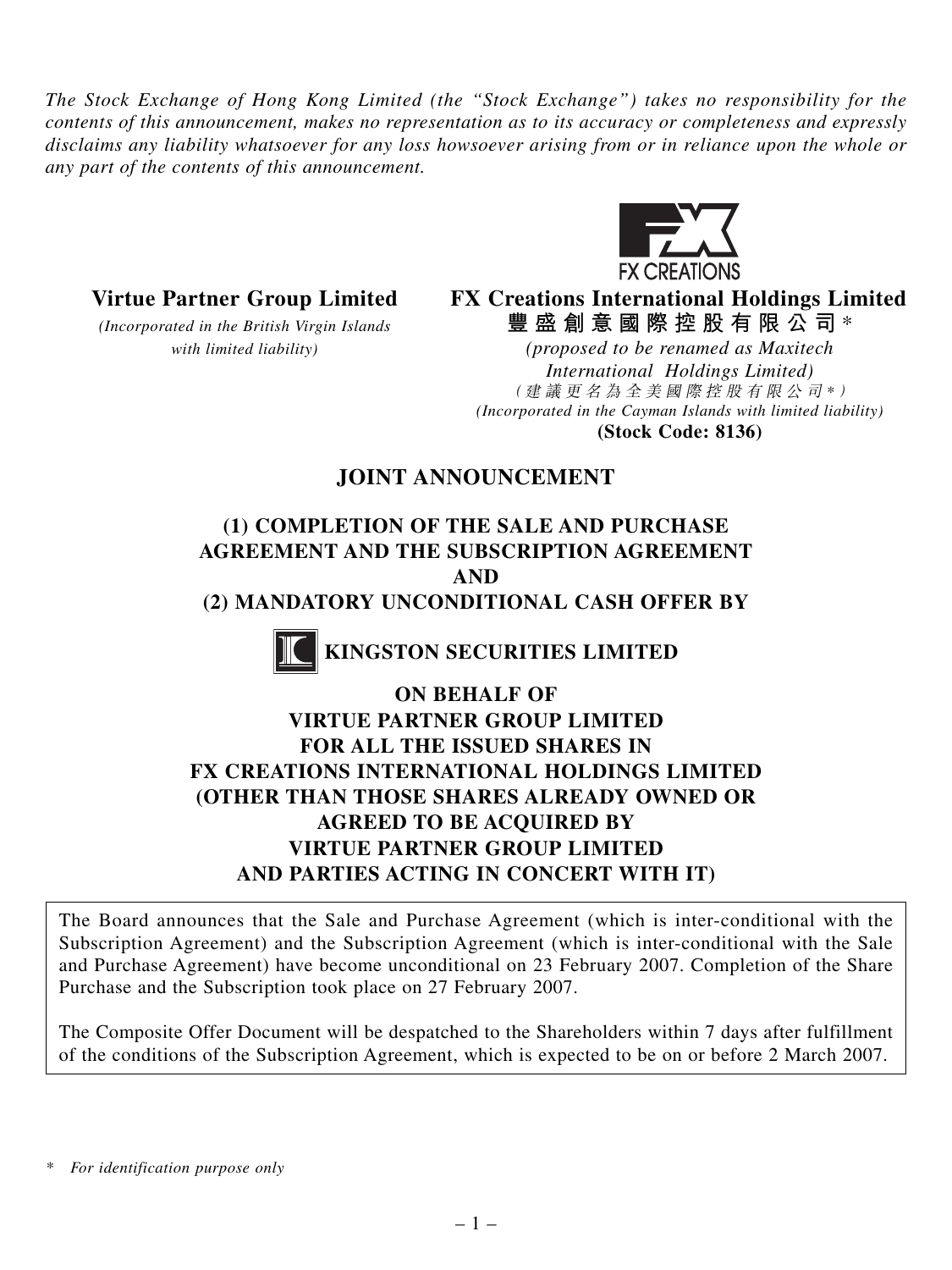Reference is made to the joint announcement dated 22 January 2007 (the "**Joint Announcement**") by Virtue Partner Group Limited ("**Virtue Partner**") and FX Creations International Holdings Limited (proposed to be renamed as Maxitech International Holdings Limited) (the "**Company**"), the circular of the Company dated 5 February 2007 (the "**Circular**") in relation to, among other things, the proposed acquisition of the Sale Shares and the proposed subscription of the Subscription Shares by Virtue Partner, and the announcement of the Company dated 22 February 2007 in relation to the results of the extraordinary general meeting of the Company held on 22 February 2007. Unless otherwise defined, terms used herein shall have the same meaning as those defined in the Joint Announcement and the Circular.

The Board announces that the Sale and Purchase Agreement (which is inter-conditional with the Subscription Agreement) and the Subscription Agreement (which is inter-conditional with the Sale and Purchase Agreement) have become unconditional on 23 February 2007. Completion of the Share Purchase and the Subscription took place on 27 February 2007.

Immediately after completion of the Share Purchase and the Subscription, Virtue Partner and parties acting in concert with it own in aggregate of 1,342,794,000 Shares, representing about 74.60% of the issued share capital of the Company as enlarged by the allotment and issue of the Subscription Shares. Accordingly, Virtue Partner is required under Rule 26.1 of the Takeovers Code to make a mandatory unconditional cash offer for all the issued Shares (other than those Shares already owned or agreed to be acquired by Virtue Partner and parties acting in concert with it) immediately after completion of the Share Purchase and the Subscription. The composite offer document (the "**Composite Offer Document**") containing, amongst other things, (i) the information relating to the Group, Virtue Partner and the Offer; (ii) the letter from the Independent Board Committee containing its recommendation and advice to the Independent Shareholders in respect of the Offer; (iii) the letter from Nuada Limited, being the independent financial adviser to the Independent Board Committee, containing its advice to the Independent Board Committee in respect of the Offer; and (iv) the form of acceptance and transfer in respect of the Offer, will be despatched to the Shareholders within 7 days after fulfillment of the conditions of the Subscription Agreement, which is expected to be on or before 2 March 2007.

By order of the board of By order of the board of **Virtue Partner Group Limited FX Creations International Holdings Limited Wong Wing Cheung, Peter** *Sole Director Chairman*

Hong Kong, 27 February 2007

*As at the date of this announcement, the executive Directors are Mr. Wong Wing Cheung, Peter, Mr. Chan Man Yin and Mr. Chan Francis Ping Kuen. The independent non-executive Directors are Mr. Lee Kun Hung, Mr. Wong Hou Yan, Norman and Mr. Cheung Chi Hwa, Justin.*

 *The sole director of Virtue Partner accepts full responsibility for the accuracy of the information contained in this announcement including Virtue Partner's intention regarding the Group (other than that in relation to the Group) and confirms, having made all reasonable enquiries, that to the best of his knowledge, opinions expressed in this announcement have been arrived at after due and careful consideration and there are no other facts not contained in this announcement the omission of which would make any statement in this announcement misleading.*